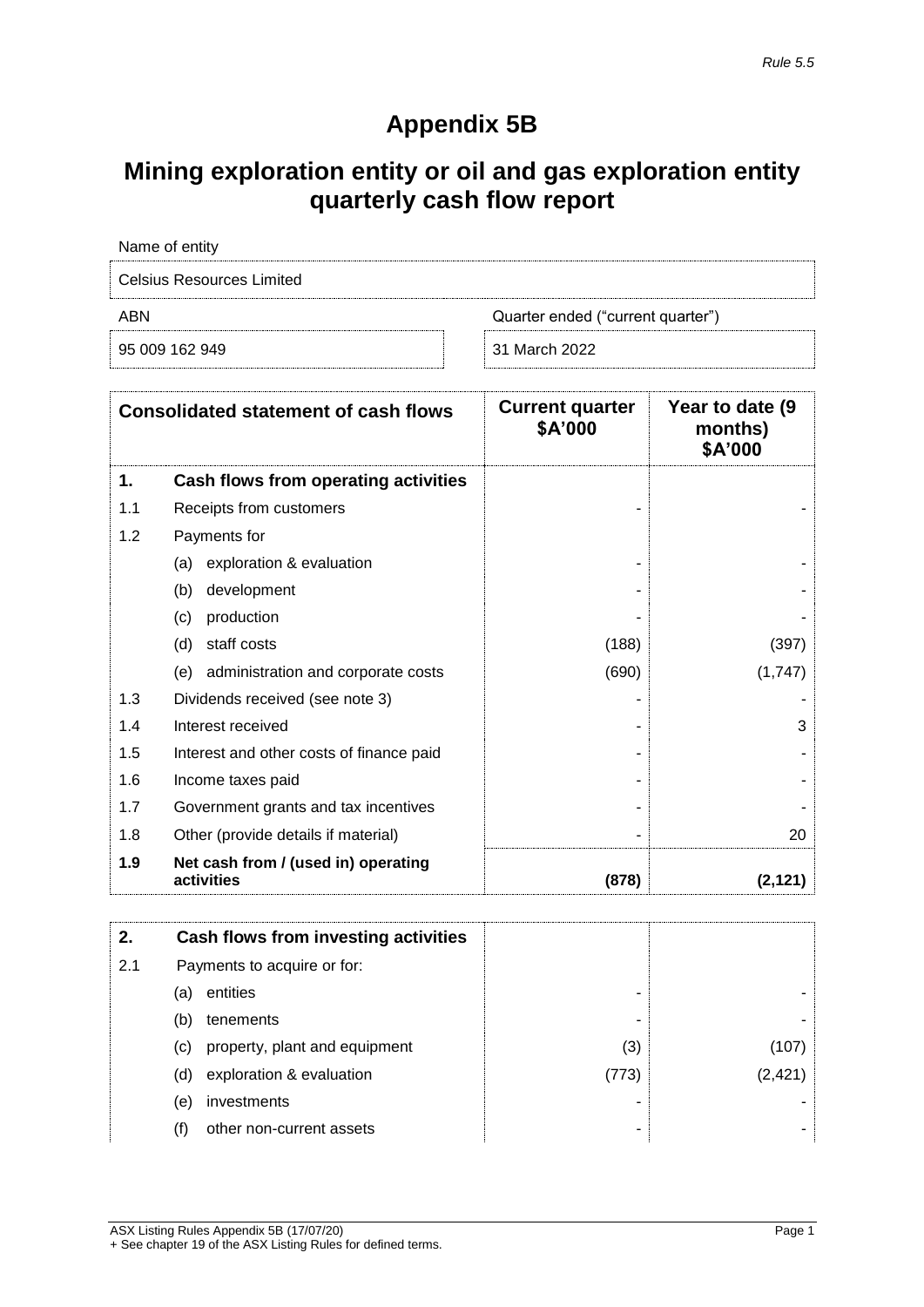|     | <b>Consolidated statement of cash flows</b>                       | <b>Current quarter</b><br>\$A'000 | Year to date (9)<br>months)<br>\$A'000 |
|-----|-------------------------------------------------------------------|-----------------------------------|----------------------------------------|
| 2.2 | Proceeds from the disposal of:                                    |                                   |                                        |
|     | entities<br>(a)                                                   |                                   |                                        |
|     | (b)<br>tenements                                                  |                                   |                                        |
|     | property, plant and equipment<br>(c)                              |                                   |                                        |
|     | (d)<br>investments                                                |                                   |                                        |
|     | other non-current assets<br>(e)                                   |                                   |                                        |
| 2.3 | Cash flows from loans to other entities                           |                                   |                                        |
| 2.4 | Dividends received (see note 3)                                   |                                   |                                        |
| 2.5 | Other (provide details if material)                               |                                   |                                        |
|     | Deferred consideration as part of the<br>Anleck / MHL Acquisition |                                   | (1,517)                                |
| 2.6 | Net cash from / (used in) investing<br>activities                 | (776)                             | (4,045)                                |

| 3.   | Cash flows from financing activities                                                       |       |       |
|------|--------------------------------------------------------------------------------------------|-------|-------|
| 3.1  | Proceeds from issues of equity securities<br>(excluding convertible debt securities)       | 3,400 | 3,400 |
| 3.2  | Proceeds from issue of convertible debt<br>securities                                      |       |       |
| 3.3  | Proceeds from exercise of options                                                          |       |       |
| 3.4  | Transaction costs related to issues of equity<br>securities or convertible debt securities | (177) | (179) |
| 3.5  | Proceeds from borrowings                                                                   |       |       |
| 3.6  | Repayment of borrowings                                                                    |       |       |
| 3.7  | Transaction costs related to loans and<br>borrowings                                       |       |       |
| 3.8  | Dividends paid                                                                             |       |       |
| 3.9  | Other (provide details if material)                                                        |       |       |
| 3.10 | Net cash from / (used in) financing<br>activities                                          | 3,223 | 3.221 |

|     | Net increase / (decrease) in cash and<br>cash equivalents for the period |       |         |
|-----|--------------------------------------------------------------------------|-------|---------|
| 4.1 | Cash and cash equivalents at beginning of<br>period                      | 1.964 | 6,489   |
| 4.2 | Net cash from / (used in) operating<br>activities (item 1.9 above)       | (878) | (2,121) |
| 4.3 | Net cash from / (used in) investing activities<br>(item 2.6 above)       | (776) | 14.045  |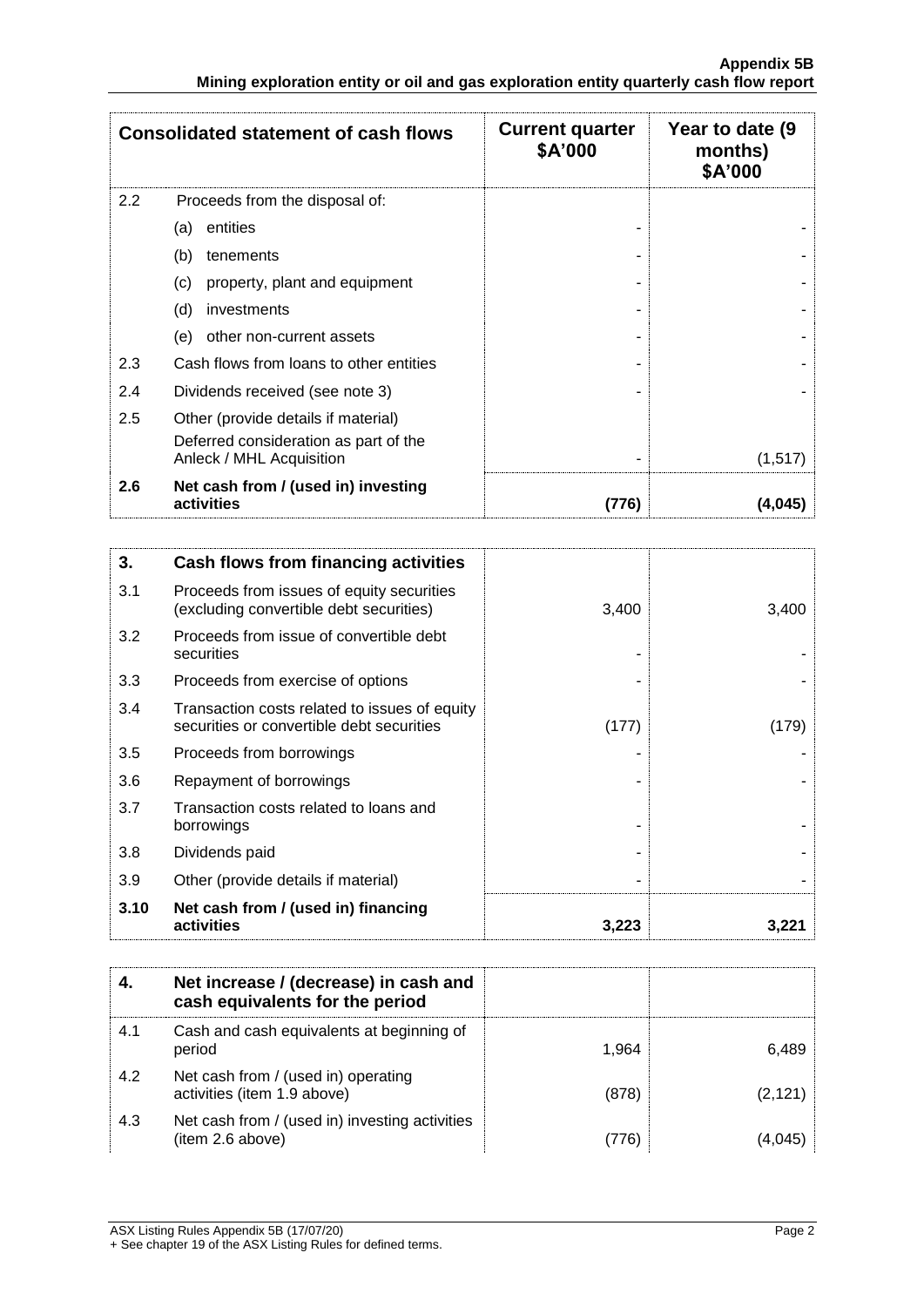#### **Appendix 5B Mining exploration entity or oil and gas exploration entity quarterly cash flow report**

|     | <b>Consolidated statement of cash flows</b>                         | <b>Current quarter</b><br>\$A'000 | Year to date (9<br>months)<br>\$A'000 |
|-----|---------------------------------------------------------------------|-----------------------------------|---------------------------------------|
| 4.4 | Net cash from / (used in) financing activities<br>(item 3.10 above) | 3.223                             | 3.221                                 |
| 4.5 | Effect of movement in exchange rates on<br>cash held                | 3                                 |                                       |
| 4.6 | Cash and cash equivalents at end of<br>period                       | 3.536                             | 3.536                                 |

| 5.  | Reconciliation of cash and cash<br>equivalents<br>at the end of the quarter (as shown in the<br>consolidated statement of cash flows) to the<br>related items in the accounts | <b>Current quarter</b><br>\$A'000 | <b>Previous quarter</b><br>\$A'000 |
|-----|-------------------------------------------------------------------------------------------------------------------------------------------------------------------------------|-----------------------------------|------------------------------------|
| 5.1 | <b>Bank balances</b>                                                                                                                                                          | 3,536                             | 1.964                              |
| 5.2 | Call deposits                                                                                                                                                                 |                                   |                                    |
| 5.3 | <b>Bank overdrafts</b>                                                                                                                                                        |                                   |                                    |
| 5.4 | Other (provide details)                                                                                                                                                       | -                                 |                                    |
| 5.5 | Cash and cash equivalents at end of<br>quarter (should equal item 4.6 above)                                                                                                  | 3,536                             | 1.964                              |

| 6.  | Payments to related parties of the entity and their<br>associates                                                                                           | <b>Current quarter</b><br><b>\$A'000</b> |
|-----|-------------------------------------------------------------------------------------------------------------------------------------------------------------|------------------------------------------|
| 6.1 | Aggregate amount of payments to related parties and their<br>associates included in item 1                                                                  | 168                                      |
| 6.2 | Aggregate amount of payments to related parties and their<br>associates included in item 2                                                                  |                                          |
|     | Note: if any amounts are shown in items 6.1 or 6.2, your quarterly activity report must include a description of, and an<br>explanation for, such payments. |                                          |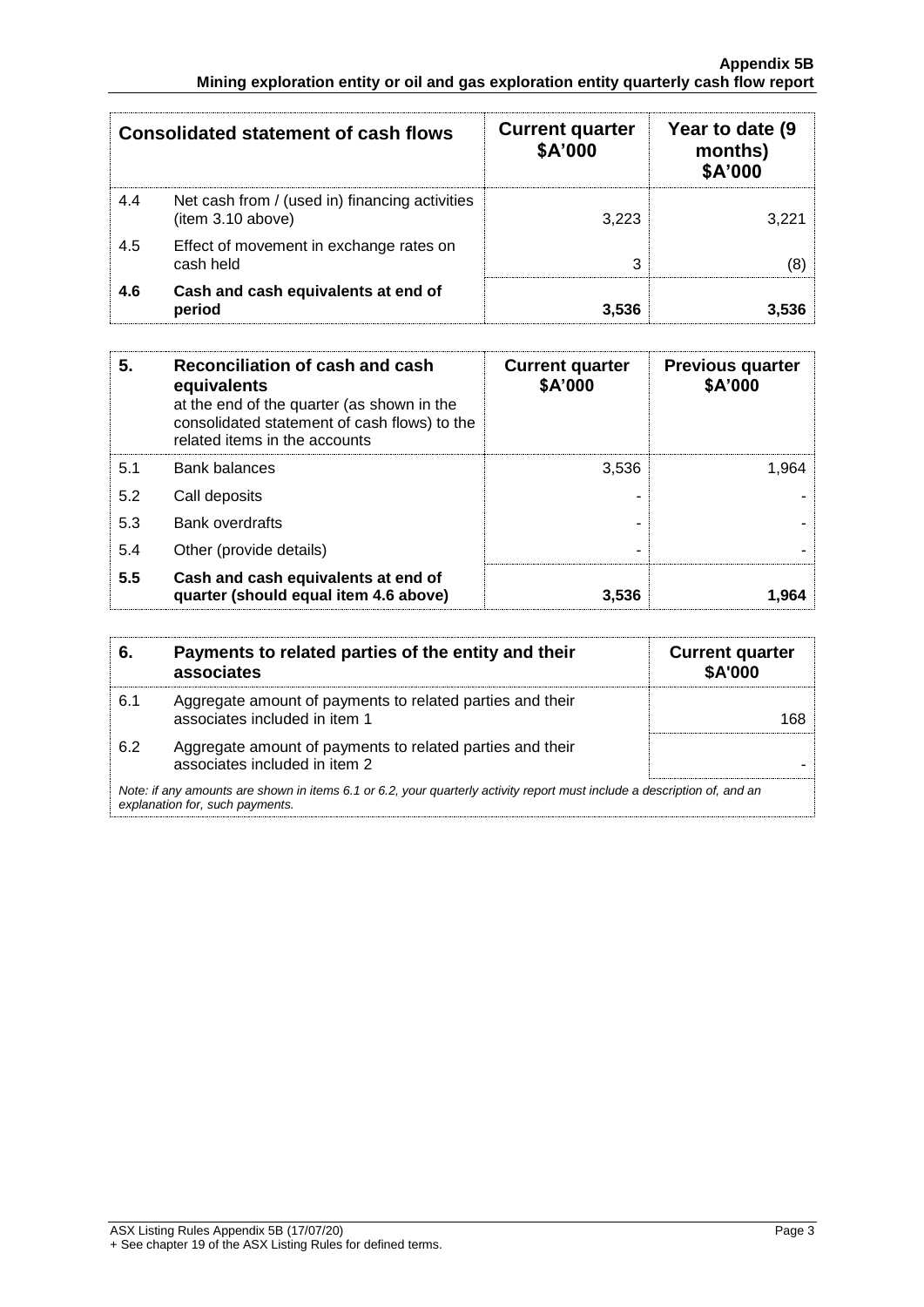| 7.  | <b>Financing facilities</b><br>Note: the term "facility' includes all forms of financing<br>arrangements available to the entity.<br>Add notes as necessary for an understanding of the<br>sources of finance available to the entity.                                                                                                               | <b>Total facility</b><br>amount at quarter<br>end<br>\$A'000 | Amount drawn at<br>quarter end<br>\$A'000 |
|-----|------------------------------------------------------------------------------------------------------------------------------------------------------------------------------------------------------------------------------------------------------------------------------------------------------------------------------------------------------|--------------------------------------------------------------|-------------------------------------------|
| 7.1 | Loan facilities                                                                                                                                                                                                                                                                                                                                      |                                                              |                                           |
| 7.2 | Credit standby arrangements                                                                                                                                                                                                                                                                                                                          |                                                              |                                           |
| 7.3 | Other (please specify)                                                                                                                                                                                                                                                                                                                               |                                                              |                                           |
| 7.4 | <b>Total financing facilities</b>                                                                                                                                                                                                                                                                                                                    | $\blacksquare$                                               |                                           |
| 7.5 | Unused financing facilities available at quarter end                                                                                                                                                                                                                                                                                                 |                                                              |                                           |
| 7.6 | Include in the box below a description of each facility above, including the lender, interest<br>rate, maturity date and whether it is secured or unsecured. If any additional financing<br>facilities have been entered into or are proposed to be entered into after quarter end,<br>include a note providing details of those facilities as well. |                                                              |                                           |
|     | N/A                                                                                                                                                                                                                                                                                                                                                  |                                                              |                                           |

| 8.  | Estimated cash available for future operating activities                                                                                                                                                                        | \$A'000 |
|-----|---------------------------------------------------------------------------------------------------------------------------------------------------------------------------------------------------------------------------------|---------|
| 8.1 | Net cash from / (used in) operating activities (item 1.9)                                                                                                                                                                       | (878)   |
| 8.2 | (Payments for exploration & evaluation classified as investing<br>activities) (item 2.1(d))                                                                                                                                     | (773)   |
| 8.3 | Total relevant outgoings (item $8.1 +$ item $8.2$ )                                                                                                                                                                             | (1,651) |
| 8.4 | Cash and cash equivalents at quarter end (item 4.6)                                                                                                                                                                             | 3,536   |
| 8.5 | Unused finance facilities available at quarter end (item 7.5)                                                                                                                                                                   |         |
| 8.6 | Total available funding (item $8.4 +$ item $8.5$ )                                                                                                                                                                              | 3,536   |
| 8.7 | Estimated quarters of funding available (item 8.6 divided by<br>item $8.3$ )                                                                                                                                                    | 2.1     |
|     | Note: if the entity has reported positive relevant outgoings (ie a net cash inflow) in item 8.3, answer item 8.7 as "N/A".<br>Otherwise, a figure for the estimated quarters of funding available must be included in item 8.7. |         |
| 8.8 | If item 8.7 is less than 2 quarters, please provide answers to the following questions:                                                                                                                                         |         |
|     | 8.8.1<br>Does the entity expect that it will continue to have the current level of net operating<br>cash flows for the time being and, if not, why not?                                                                         |         |
|     | Answer: N/A                                                                                                                                                                                                                     |         |
|     | 8.8.2<br>Has the entity taken any steps, or does it propose to take any steps, to raise further<br>cash to fund its operations and, if so, what are those steps and how likely does it<br>believe that they will be successful? |         |
|     | Answer: N/A                                                                                                                                                                                                                     |         |